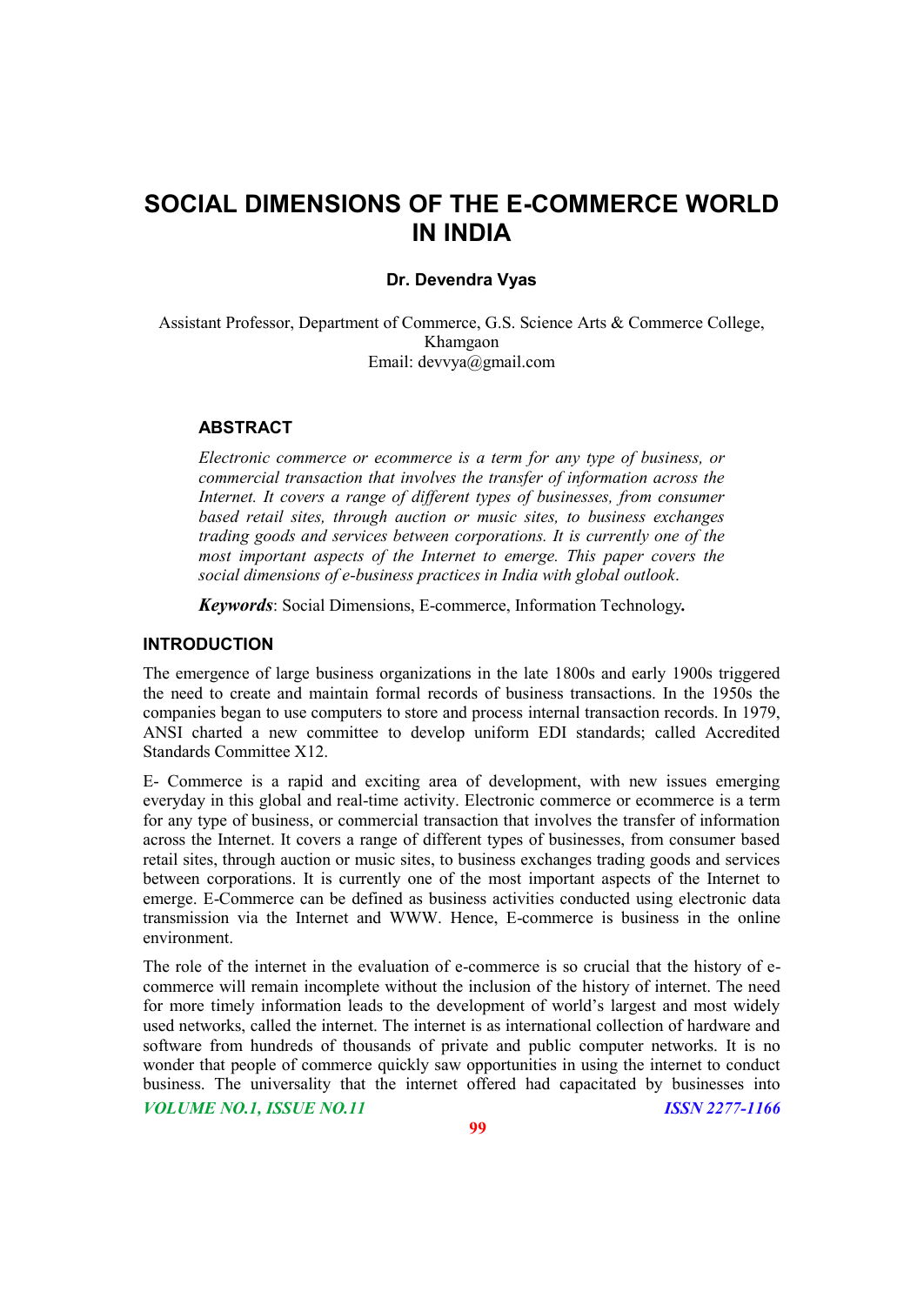#### NATIONAL MONTHLY REFEREED JOURNAL OF REASEARCH IN COMMERCE & MANAGEMENT **www.abhinavjournal.com**

universally accepted standards of environment in the form of World Wide Web (WWW). Tim Berners-Lee of the European Laboratory for particle Physics was credited in 1990 with developing protocols used in the initial development of the WWW (Deithel, 2001).

The internet has created a new economic ecosystem, the e-commerce marketplace, and it has become the virtual main street of the world. Providing a quick and convenient way of exchanging goods and services both regionally and globally, e-commerce has boomed. Today, e-commerce has grown into a huge industry with US online retail generating \$175B in revenues in 2007.

In the last decade, many startup e-commerce companies have rapidly stolen market share from traditional retailers and service providers, pressuring these established traditional players to deploy their own commerce websites or to alter company strategy in retaliation. This effect is most pronounced in travel services and consumer electronics.

# **The Foundation of E-Commerce**

E-commerce is generally described as a method of buying and selling products and services electronically. The main vehicle of e-commerce remains the Internet and the World Wide Web, but use of e-mail, fax and telephone orders is also prevalent. Electronic commerce is the application communication and information sharing technology among trading partners to the pursuit of business objectives. E-commerce can be defined as modern business methodology that addresses the needs of the organization, merchants and consumers to cut costs while improving the quality of goods and services and speed of service delivery. Ecommerce is associated with the buying and selling of information, products, and services via computer networks. A key element of e-commerce is information processing. Ecommerce (or e-commerce) consists of buying and selling products and services over the Internet, as opposed to the standard commerce practices. It is a subset of a company's ebusiness strategy. Often e-commerce is used to add revenue streams to a standard business.

E-commerce is a subset of business, where products and services are advertised, bought and sold electronically or over the Internet. Many businesses have become extremely profitable through online sales. Dell Computers is a prime example. Small companies and even individuals can also market their products or services on a worldwide basis through ecommerce. Large companies can reduce sales and stocking costs by selling online.

E-commerce in India – what does it look like today? Indian ecommerce space percentage is getting higher as more and more online retailers enter the market. Although this level of entry in the e-commerce market is good from a long term perspective, the challenge is that most entrepreneurs don't have the resources or capital to wait for years before they can get profits. E-fulfillment is the physical delivery of those real orders in the virtual world. Eretailing should be understood as a service that delivers different goods, ordered through the Internet (as well as fax or phone), to a place defined by the customer. In this context eshopping is a form of virtual retailing as opposed to the usual stationary business.

There are several key drivers the growth of e-commerce:

# **1. The economy, consumer spending, and retail spending**

*VOLUME NO.1, ISSUE NO.11 ISSN 2277-1166* At a macro level, overall economic activity and total retail spending in general are key drivers to the growth of e-commerce. At a micro level, for instance, rising oil prices and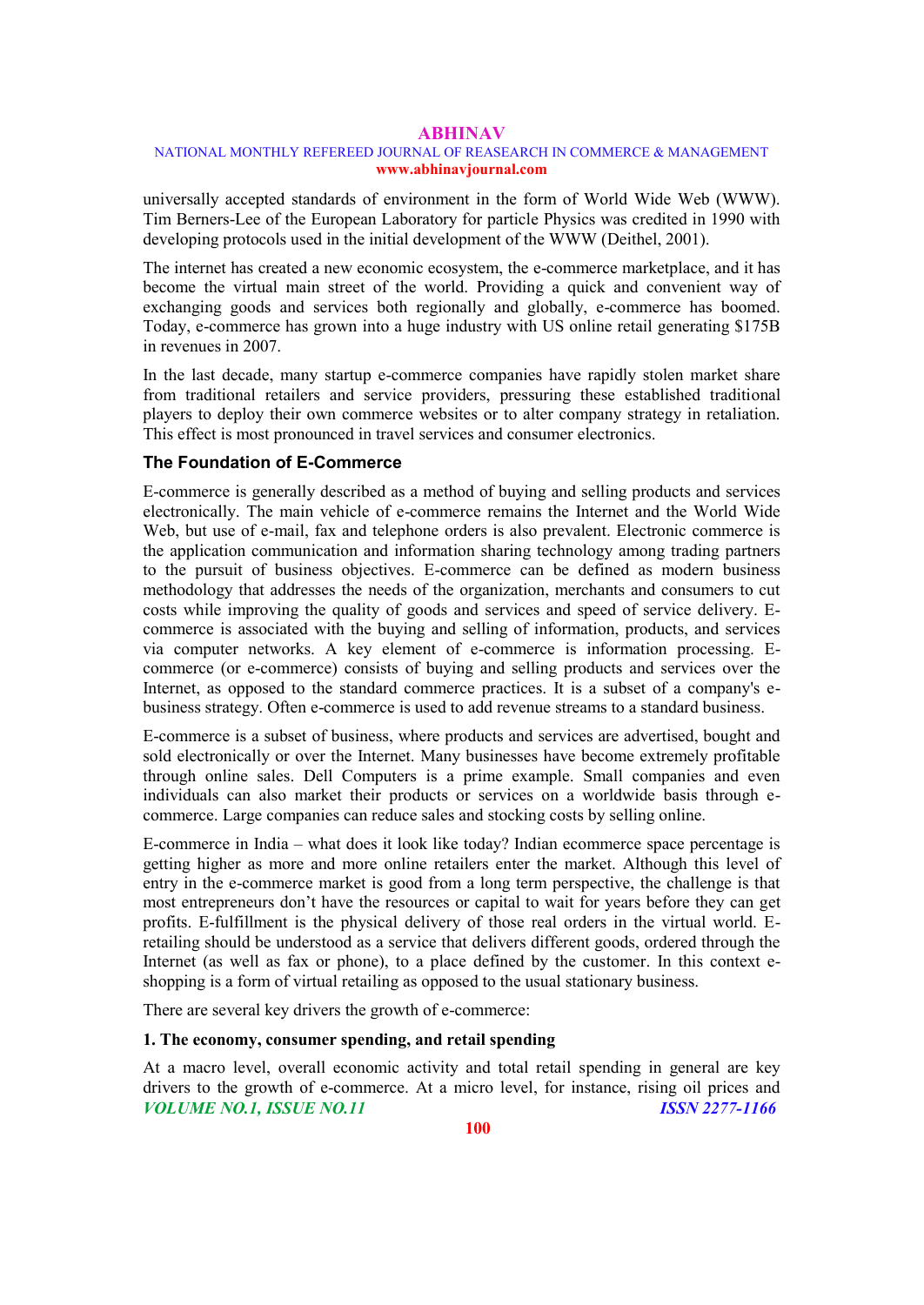#### NATIONAL MONTHLY REFEREED JOURNAL OF REASEARCH IN COMMERCE & MANAGEMENT **www.abhinavjournal.com**

gasoline costs could benefit e-commerce players, e.g., it is more expensive driving to the offline retail store than shopping online. The recession beginning in 2008 has slowed ecommerce, but overall sales are still growing. US online retail sales grew 11% in Q1 2008 compared to a growth of 16.9% in Q1 2007**.** 

#### **2. Online Taxation:**

Several proposals have been made at the U.S. state and local level that would impose additional taxes on the sale of goods and services through the Internet. These proposals, if adopted, could substantially impair the growth of e-commerce. The U.S. federal government's moratorium on states and other local authorities imposing access or discriminatory taxes on the Internet is scheduled to expire in November 2007. The taxation situation is a dynamic, one, and one, which is carefully being watched by many stakeholders.

#### **3***.* **Differentiation vs. Click-and-Mortars**

Many e-commerce websites have established their leadership positions through low prices, high customer satisfaction, and convenient interfaces--but that position is becoming less and less unique. The largest retailers, such as Wal-Mart, Target, and Best Buy are pressing harder to gain market share online. The inroads the click-and-mortar retailers have been making is evident in recent com Score data, which shows the unique user traffic at the aforementioned sites increasing at greater year-over-year rates vs. pure e-commerce players. Those pure play e-tailers that develop and deploy the most unique web technologies to enhance consumer experiences and keep prices competitive will be in the best position to ward off the clickand-mortar convoy.

## **4. Internet Penetration and [Emerging Markets](http://www.wikinvest.com/wiki/Emerging_Markets)**

Global Internet penetration rates have an enormous impact on e-commerce growth rates. Currently, more than 90% of the world does not have access to the internet, and hence, ecommerce. Reduced Internet surfing charges, Internet technology development covering expanded bandwidth, and increased speeds & reliability could make e-commerce available to a large pool of emerging market consumers. In India, only about 60 million (or 5.2%) of a total 1 billion person population currently have access to the internet. The companies that are able to gain significant traction first in emerging markets will be at great advantage to competitors

## **The Growing Importance of Information and Communication Technologies:**

The effects of e-commerce are already appearing in all areas of business, from customer service to new product design. It facilitates new types of information based business processes for reaching and interacting with customers-online advertising and marketing, online, order taking and online customer service etc. It can also reduce costs in managing orders and interacting with a wide range of suppliers and trading and trading partners, areas that typically add significant overheads to the cost of products and services.

*VOLUME NO.1, ISSUE NO.11 ISSN 2277-1166* The most talked about and well-endorsed feature of e-commerce is its global flavor. Evidently, e-commerce has also started to show its true potential in India. While on one hand, India's e-commerce solutions are becoming a sought after commodity around the world, even e-commerce based businesses are leaving their distinct marks of technology competitiveness, viable business model and entrepreneurship. E-business can indeed emerge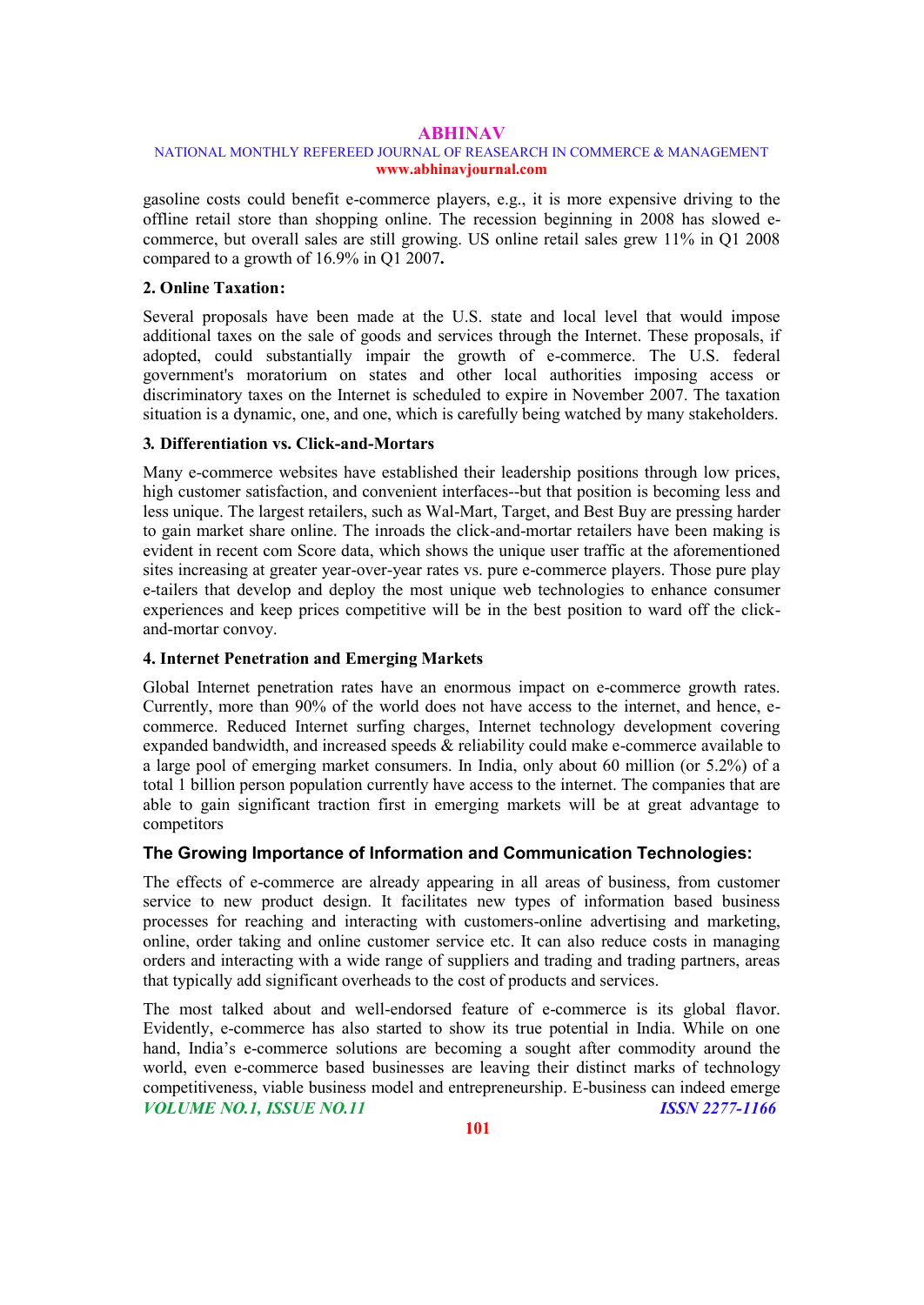#### NATIONAL MONTHLY REFEREED JOURNAL OF REASEARCH IN COMMERCE & MANAGEMENT **www.abhinavjournal.com**

as a major opportunity for India. This acquires twin connotations of e-commerce and ebusiness transactions from local businesses and a huge opportunity for software exports to other countries by quickly joining the e-business bandwagon. India's twin assets (the software industry and rapidly restructuring industry sector) sector has been taken into consideration (Table1).

According to the NASSCOM survey, considering the interest the Government is taking in the growth of the market, e-commerce in India will witness a significant jump over the next three years. Based on these preliminary findings, experts have concluded that penetration of Internet and e-commerce transactions in India will increase substantially.

Revenue streams would increasingly be aligned with the emerging global model, it is being anticipated. This would mean that the majority of the revenues would come from transactions; while a smaller amount would be realized from advertising revenues would come from transactions, while a smaller amount would be realized from advertising revenues.

The recent survey conducted by Nielsen, India has emerged as the 3rd biggest nation when it comes to online shopping and using a credit card online. Drawn by the facilities offered by the Web and the diversity of products available on it, Indian citizens have emerged as the third biggest credit card users globally for online purchasing, next only to the Turkey and Ireland.

| ASIA-PACITIC REGION, ZUU6-ZUTT (DIIIONS) |        |        |        |         |         |         |
|------------------------------------------|--------|--------|--------|---------|---------|---------|
|                                          | 2006   | 2007   | 2008   | 2009    | 2010    | 2011    |
| Australia                                | \$9.5  | \$13.6 | \$20.4 | \$26.4  | \$28.7  | \$31.1  |
| China**                                  | \$2.4  | \$3.8  | \$6.4  | \$11.1  | \$16.9  | \$24.1  |
| India                                    | \$0.8  | \$1.2  | \$1.9  | \$2.8   | \$4.1   | \$5.6   |
| Japan                                    | \$36.8 | \$43.7 | \$56.6 | \$69.9  | \$80.0  | \$90.0  |
| South Korea                              | \$9.6  | \$10.9 | \$12.4 | \$14.0  | \$15.9  | \$17.9  |
| Asia-Pacific                             | \$59.1 | \$73.3 | \$97.7 | \$124.1 | \$145.5 | \$168.7 |

**Table 1.** B2C E-Commerce Sales in Selected Countries

B2C E-Commerce Sales\* in Select Countries in the

Note: converted at average annual exchange rates (projected for future vears); total B2C e-commerce sales include all purchases made on a retail Web site, regardless of device used to complete the transaction; \*includes online travel, event ticket and digital download sales; \*\*excludes Hong Kong Source: eMarketer, January 2008

091218

www.eMarketer.com

## **Technology Development**

*VOLUME NO.1, ISSUE NO.11 ISSN 2277-1166* The growth and development of information and communication technologies (ICTs) has led to their wide diffusion and application, thus increasing their economic and social impact. Ecommerce is one such enabling technology, which has wide spread utility touching almost everybody in society. It helps buyers and sellers, individuals and business, retail and bulk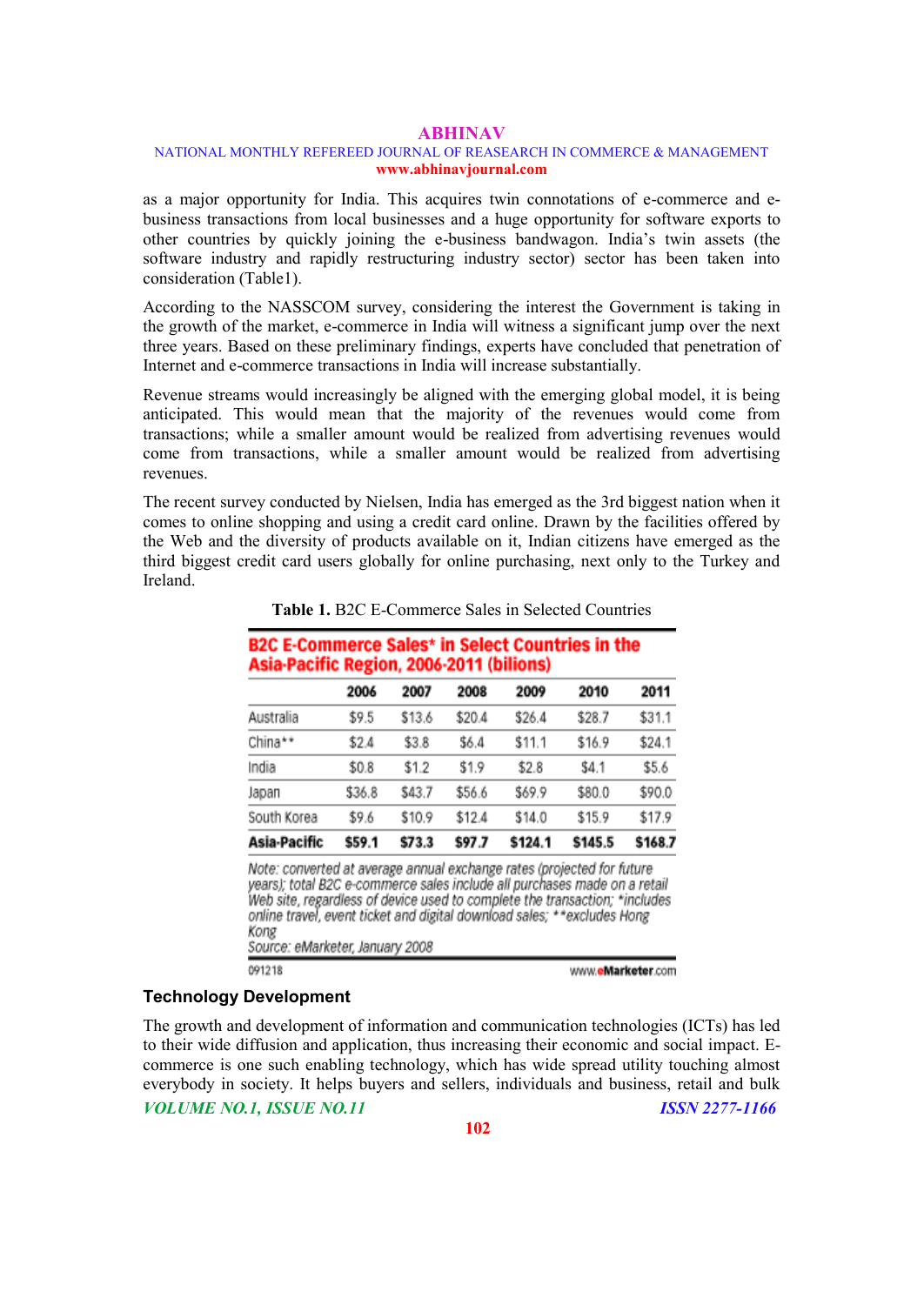#### NATIONAL MONTHLY REFEREED JOURNAL OF REASEARCH IN COMMERCE & MANAGEMENT **www.abhinavjournal.com**

suppliers. In fact, electronic commerce (e-commerce, for short) has very attractive features like anywhere, anytime shopping / banking (24 hours x 365 days) and no holidays, zero inventory, no middlemen, and so forth. It helps customers to compare various products in the range and class, study their features/performance and make an informed decision about the merchandise before purchasing.

On the other hand, sellers/producers also get advantage of targeted customers without doing active marketing. If information about goods/merchandise is made available on web (internet), the intended buyer will get the information, without active advertisement of the goods by the producer. Thus, both the parties, buyers and sellers, get unique advantages by ecommerce technology.

With the preceding in mind, the dynamic nature of the new economy, and particularly the Internet, calls for decision makers to develop policies that stimulate growth and advance consumer interests. But, in order to create the foundation for the rapid growth of ecommerce, enterprises must adopt the effective e-commerce technology policies that embrace the following four crucial principles:

#### **1. Strong intellectual property protection:**

Innovation drives e-commerce technology, and rewarding creativity fosters innovation. Thus, a strong copyright, patent, and other form of intellectual property protection is key to invigorating the information economy.

# **2. Online trust security and privacy:**

Without consumer confidence in the safety, security, and privacy of information in cyberspace, there will be no e-commerce and no growth. Protecting information and communications on the Internet is an absolute prerequisite to the continued success of the Internet and the information economy.

## **3. Free and open international trade:**

Closed markets and discriminatory treatment will stifle e-business. The Internet is a global medium, and the rules of the information economy must reflect that fact. Only in an open, free market will the Internet's potential be realized.

# **4. Investing in an e-commerce technology infrastructure:**

Supporting the physical infrastructure necessary to deliver digital content (primarily through telecommunications deregulation and government efforts to reduce the digital divide) is vital to spurring technological growth.

The early applications of the technologies drew heavily upon business to consumer (B2C) models, offering everything from holidays and sportswear to food and house wares, but the wider business community was slow to understand the relevance for businesses which would not traditionally wish to market directly to the end user. Dot Com millionaires became the new pop stars, vaulting effortlessly over incumbent retailers with established models, thrust forward by their financial backers for whom the 'exit strategy' was everything.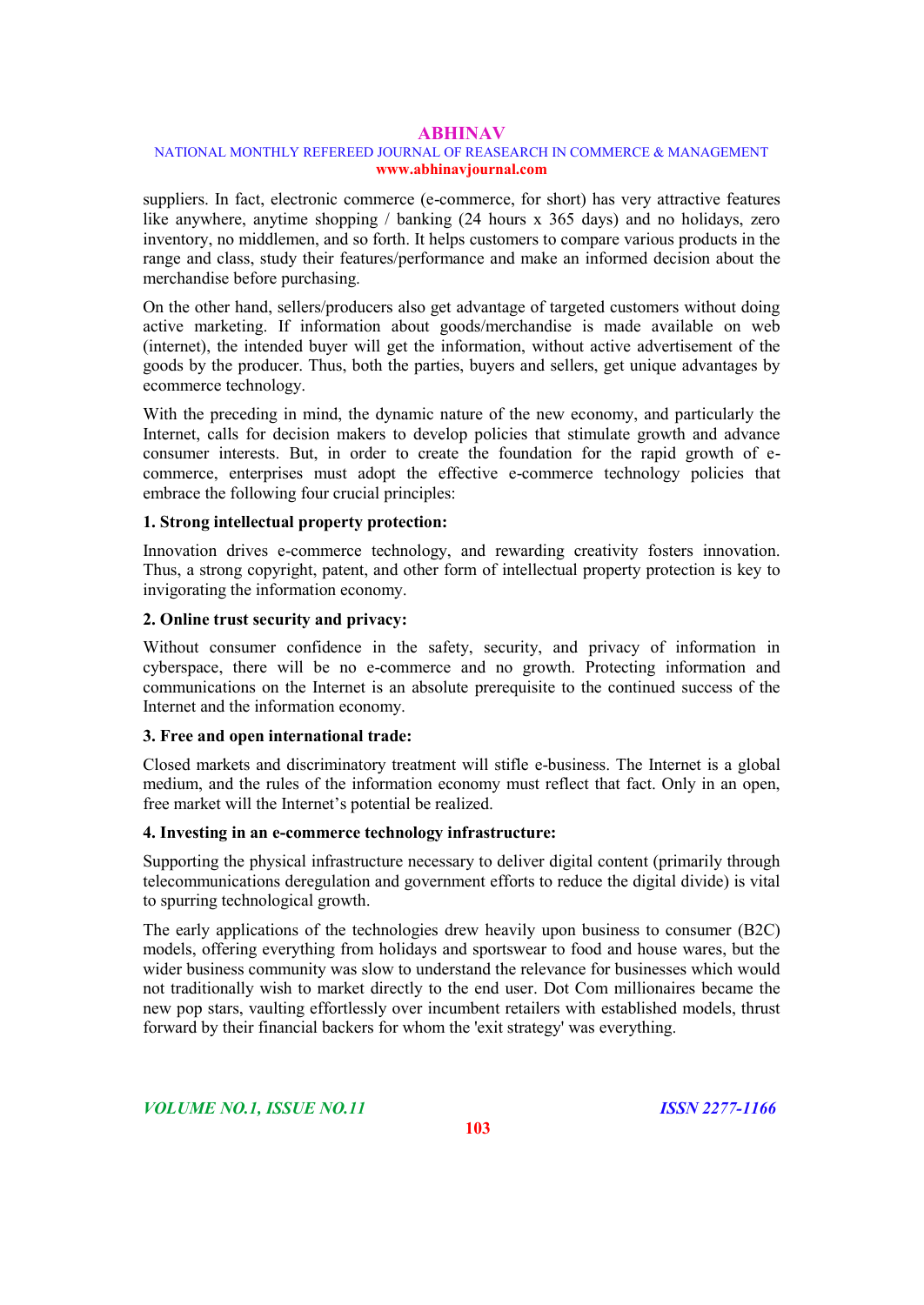#### NATIONAL MONTHLY REFEREED JOURNAL OF REASEARCH IN COMMERCE & MANAGEMENT **www.abhinavjournal.com**

Now that the technologies have thrown up industry standards, trends, and 'tried and tested models,' it is imperative that those entering the industry (or seeking to develop their existing knowledgebase) be equipped with a thorough understanding of the technologies, the applications and the successful models. In applying internet technologies to a given business process, the weakness of the systems often lies in the integration of human resources and existing business processes with the new systems. The design of the next generation world class ecommerce architecture will require systems to be ergonomic in nature, outwardly simplistic but in actual fact sophisticated and intuitive (Figure 1.1). If anything, as the world progresses from enabling technologies into pervasive technologies, the pace of change continues to accelerate.

# **E-learning as a social tool:**

E-commerce has brought about many changes in organizations and has had significant impact on the quality of life that is experienced by individuals or even indirectly as members of society. The need to have fast and efficient information on products is crucial to our socially-conscious and technologically-dependent society; hence, information technology has increased the intolerable burden of handling the increasing amount of information and human errors with which the society is expected to contend. The Economic and Social Impacts of E-Commerce addresses issues associated with the advent of e-commerce, and its significance within society. The table 2 is the summery of the e-business transaction models:

| <b>Model</b>     | <b>Description</b>                                                                                   | <b>Examples</b>                   |
|------------------|------------------------------------------------------------------------------------------------------|-----------------------------------|
| B <sub>2C</sub>  | Sell products and services directly to<br>consumer's                                                 | Amazon.com,<br>eDiets.com         |
| B <sub>2</sub> B | Sell products or services to other<br>businesses and brings multiple<br>buyers/sellers at one place. | MetalSite.com,<br>VerticalNet.com |
| B2G              | Businesses selling to local state and<br>federal agencies                                            | <i>iGov.com</i>                   |
| C2C              | Consumers sell directly to other<br>consumers.                                                       | ebay.com,<br>InfoRocket.com       |
| C <sub>2</sub> B | Consumer fixes price on their own,<br>which businesses accept or decline.                            | Priceline.com                     |

**Table 2.** E-Business Transaction Models

Further, there have been sites, which propagate social objectives along with the business:

| Table.3. Social Objectives Along With the Business |  |  |  |
|----------------------------------------------------|--|--|--|
|----------------------------------------------------|--|--|--|

| <b>Sites</b>                  | Social objective                   |  |  |
|-------------------------------|------------------------------------|--|--|
| Bharat matrimonial,           | Marriage, match making for bride & |  |  |
| marriage.com, jeevansathi.com | grooms                             |  |  |
| Naukri.com, monster.com       | Job search, employment match       |  |  |
| <b>Bharat students</b>        | Alumni meetings, searching friends |  |  |
| Siliconindia.com, Citehr.com  | Exchange of Professional thoughts, |  |  |
|                               | expertise, views.                  |  |  |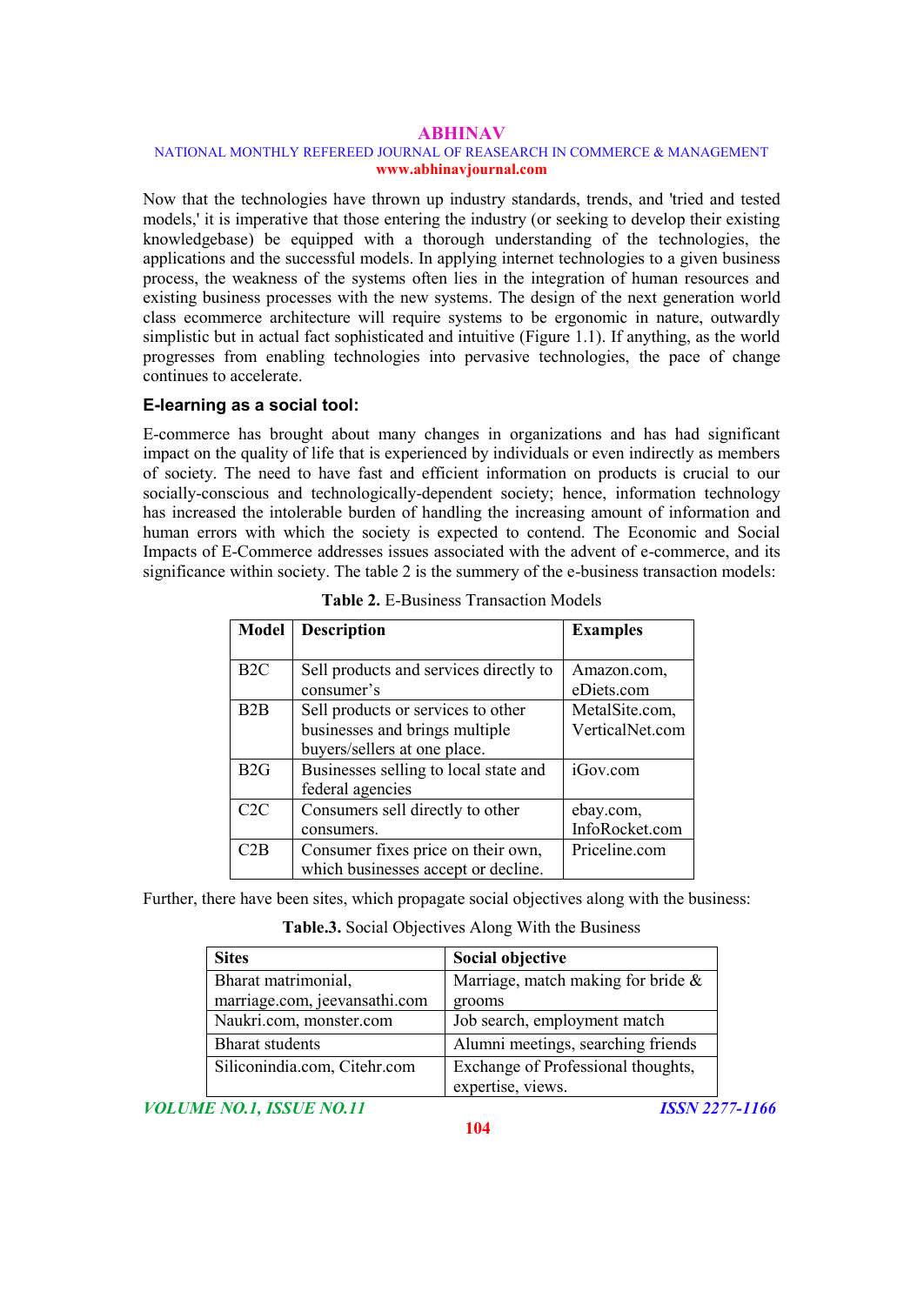## NATIONAL MONTHLY REFEREED JOURNAL OF REASEARCH IN COMMERCE & MANAGEMENT **www.abhinavjournal.com**

Another tool that has emerged as a multilingual, web based e-procurement solution provider is e-Choupal. It is a pioneering techno-business initiative of ITC Ltd. The eChoupal concept is 'of the farmer, by the farmer, for the farmer; and is a big hit for the following reasons:

- Farmers can obtain information about other offers and make an independent decision about where they want to sell their produce.
- The eChoupal system gave the farmer an option to sell the produce to ITC anytime  $\bullet$ without going to mandi.
- As there was no word-of-mouth communication of prices, there is a transparency in  $\bullet$ the system.
- The entire system is used by the villagers with the sanchalak himself being another villeger, so the degree of ownership is very high.
- EChoupal gives farmers other information related to Weather, Best farming practices, Market, Crops, Soil testing, Feedback, Central government schemes and other news.

# **Economic and Social Impact Of E-Commerce**

Five broad themes have emerged as important for understanding the economic and social impact of electronic commerce:

## **1. The effect on the marketplace**

Electronic commerce transforms the marketplace. E-commerce will change the way business is conducted: traditional intermediary functions will be replaced, new products and markets will be developed, new and far closer relationships will be created between business and consumers. It will change the organization of work: new channels of knowledge diffusion and human interactivity in the workplace will be opened, more flexibility and adaptability will be needed, and workers' functions and skills will be redefined.

## **2. The catalytic role**

Electronic commerce has a catalytic effect. E-commerce will serve to accelerate and diffuse more widely changes that are already under way in the economy, such as the reform of regulations, the establishment of electronic links between businesses (EDI), the globalization of economic activity, and the demand for higher-skilled workers. Likewise, many sectoral trends already under way, such as electronic banking, direct booking of travel, and one-toone marketing, will be accelerated because of electronic commerce.

#### **3. The impact on interactivity**

E-commerce over the Internet vastly increases interactivity in the economy. These linkages now extend down to small businesses and households and reach out to the world at large. Access will shift away from relatively expensive personal computers to cheap and easy-touse TVs and telephones to devices yet to be invented. People will increasingly have the ability to communicate and transact business anywhere, anytime. This will have a profound impact, not the least of which will be the erosion of economic and geographic boundaries.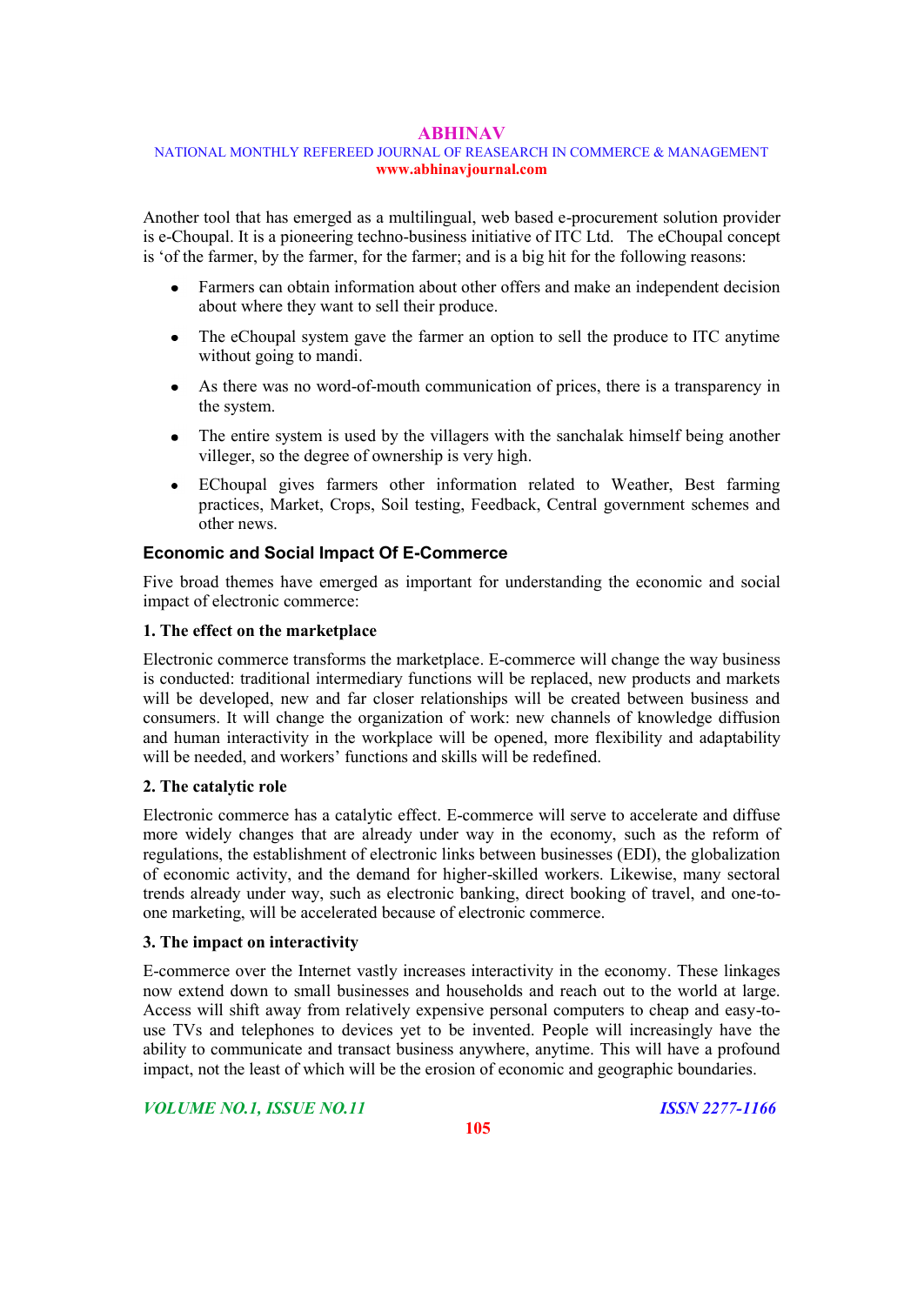## NATIONAL MONTHLY REFEREED JOURNAL OF REASEARCH IN COMMERCE & MANAGEMENT **www.abhinavjournal.com**

## **4. Openness**

Openness is an underlying technical and philosophical tenet of the expansion of electronic commerce. The widespread adoption of the Internet as a platform for business is due to its non-proprietary standards and open nature as well as to the huge industry that has evolved to support it. The economic power that stems from joining a large network will help to ensure that new standards remain open. More importantly, openness has emerged as a strategy, with many of the most successful e-commerce ventures granting business partners and consumers

## **5. Unparalleled access to their inner workings, databases, and personnel**

This has led to a shift in the role of consumers, who are increasingly implicated as partners in product design and reaction. An expectation of openness is building on the part of consumers/ citizens, which will cause transformations, for better (e.g. increased transparency, competition) or for worse (e.g. potential invasion of privacy), in the economy and society.

## **6. Electronic commerce alters the relative importance of time**

Many of the routines that help define the "look and feel" of the economy and society are a function of time: mass production is the fastest way of producing at the lowest cost; one's community tends to be geographically determined because time is a determinant of proximity. E-commerce is reducing the importance of time by speeding up production cycles, allowing firms to operate in close co-ordination and enabling consumers to conduct transactions around the clock. As the role of time changes, so will the structure of business and social activities, causing potentially large impacts.

# **Social Implications:**

It has long been established that social processes of various kinds, including some that are cultural and attitudinal in nature, enable and support efficient markets and economies. Consequently, to understand which environments favor electronic commerce, it is important to identify the social processes that underlie electronic markets and determine their viability. Knowledge of these enabling factors could inform public policies for promoting the growth of electronic commerce nationally and internationally. Two such elements are identified and briefly explored here – first, access and its determinants and constraints and, second, confidence and trust.

# **1. Access to the digital economy**

The "death of distance" (Cairncross, 1997) that is intrinsic to information networking is probably the single most important economic force shaping society at the dawn of the 21st century. Both for individual citizens and for businesses, affordable access to the information infrastructure has become a necessity for effective participation in a knowledge-based economy and society (IHAC, 1997). As a result, several aspects of access are important: Network availability, Connectivity and Skills & digital literacy

# **2. Confidence and trust**

*VOLUME NO.1, ISSUE NO.11 ISSN 2277-1166* Most business relationships, whether between a company and a consumer or among firms, exhibit a strong element of confidence and trust. While both conventional and electronic markets rely on high levels of mutual trust, electronic transactions create specific challenges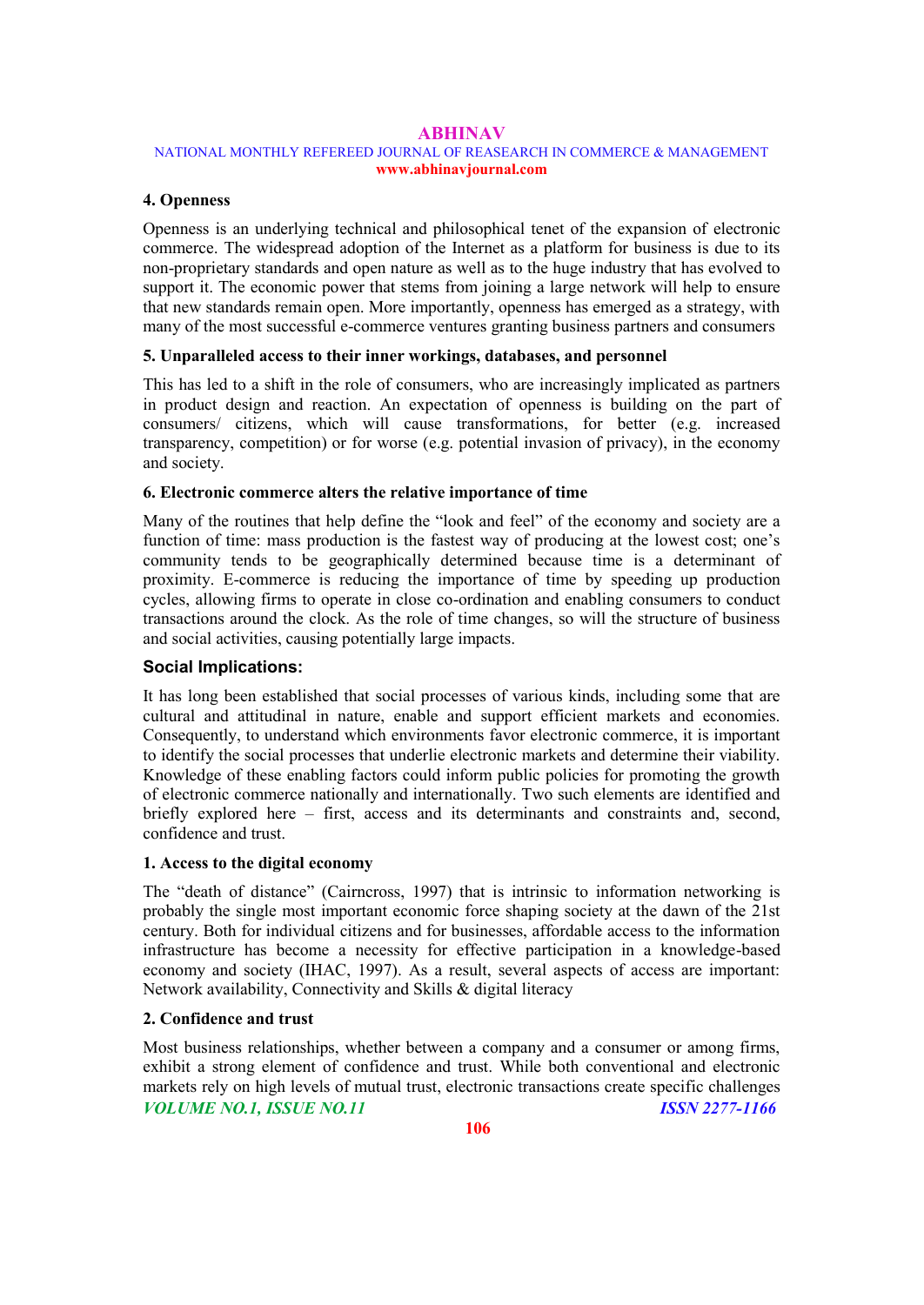#### NATIONAL MONTHLY REFEREED JOURNAL OF REASEARCH IN COMMERCE & MANAGEMENT **www.abhinavjournal.com**

for both businesses and individuals. Because they are impersonal and remote, these exchanges make mechanisms that reduce or eliminate risk especially important. In particular, the potential for anonymity can pose greater risks of fraud for parties engaged in an electronic transaction than for those involved in more traditional forms of commerce.

# **Adverse Effects of E-Commerce**

E-commerce is credited with empowering employees and knowledge workers, by giving them easy access to virtually unlimited information. E-commerce technologies have helped nations to accelerate their economic growth and to provide more opportunities for the businesses to grow. Meanwhile, it has also created many challenges and adverse effects, such as concerns over privacy, consumer protection, and security of credit card purchases, displacement of workers (especially low-status ones), and is charged with having a negative impact on quality of work life. It could affect adversely in the following ways:

## **1. As a target for crime:**

Computer crime or cybercrime is a form of crime where the [Internet](http://en.wikipedia.org/wiki/Internet) or [computers](http://en.wikipedia.org/wiki/Computer) are used as a medium to commit crime. This includes Cyber stalking.

# **2. Privacy at a risk in the internet age:**

Minimizing the risks related to the Internet security is of primary concern for any online business site. Internet security is very important and must be guarded severely at all costs. Minimizing the risks related to online security will ensure that you will be able to attract many customers to your online sites. Internet privacy is at risk due to the presence of different elements. The presence of spyware is one factor of risk for Internet privacy security.

## **3. Phishing:**

In the field of [computer security,](http://en.wikipedia.org/wiki/Computer_security) phishing is the [criminally](http://en.wikipedia.org/wiki/Criminal) [fraudulent](http://en.wikipedia.org/wiki/Fraud) process of attempting to acquire sensitive information such as usernames, [passwords](http://en.wikipedia.org/wiki/Password) and credit card details by masquerading as a trustworthy entity in an electronic communication. Communications purporting to be from popular social web sites, auction sites, online payment processors or IT administrators are commonly used to lure the unsuspecting public. Phishing is typically carried out by [e-mail](http://en.wikipedia.org/wiki/E-mail) o[r instant messaging.](http://en.wikipedia.org/wiki/Instant_messaging)

#### **4. Internet Gambling**

Statistics prove that teen-age Internet gambling is the fastest growing addiction of the day, akin to drug and alcohol abuse in the 1930s, It's pernicious, it's evil, it's certainly one that feeds on those who are the weakest members of society — and that's the young and the poor. If gambling continues to be abused by teenagers and young adults, it may lead to compulsive gambling.

## **5. Threats to children**

Children present unique security risks when they use a computer—not only do you have to keep them safe, you have to protect the data on your computer. By taking some simple steps, you can dramatically reduce the risks. What are the risks?

• Inadvertent exposure to inappropriate images or content.

*VOLUME NO.1, ISSUE NO.11 ISSN 2277-1166*

**107**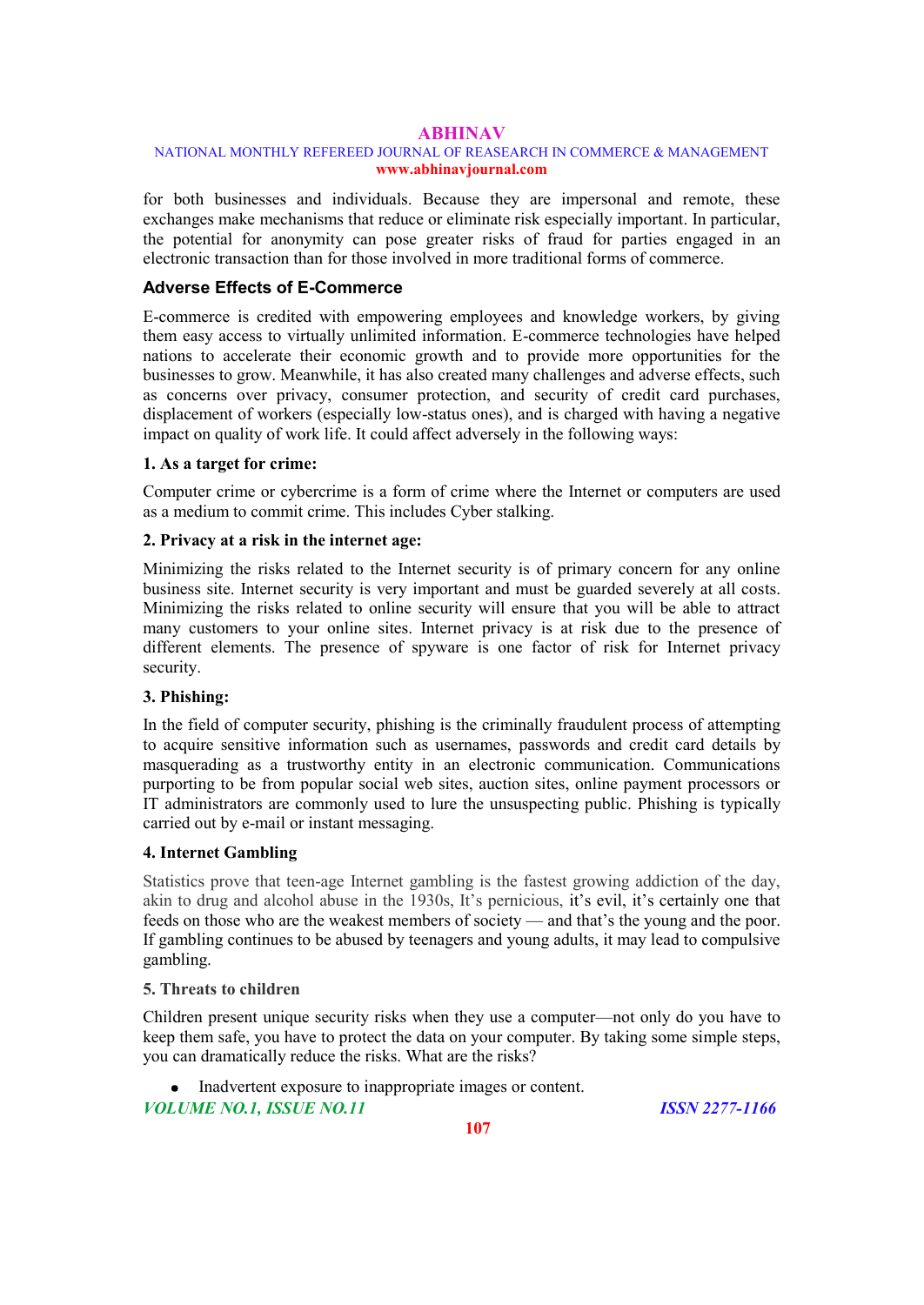## NATIONAL MONTHLY REFEREED JOURNAL OF REASEARCH IN COMMERCE & MANAGEMENT **www.abhinavjournal.com**

- Solicitation by sexual predators in [chat rooms](http://www.getsafeonline.org/nqcontent.cfm?a_name=glossary_1&letter=C#term_179) and by email.  $\bullet$
- Online bullying or harassment.
- [Piracy](http://www.getsafeonline.org/nqcontent.cfm?a_name=glossary_1&letter=P#term_280) of software, music or video.
- Disclosure of personal information.
- [Spyware](http://www.getsafeonline.org/nqcontent.cfm?a_name=glossary_1&letter=S#term_312) and [viruses.](http://www.getsafeonline.org/nqcontent.cfm?a_name=glossary_1&letter=V#term_329)
- Excessive commercialism: advertising and product-related websites.
- Illegal [downloads,](http://www.getsafeonline.org/nqcontent.cfm?a_name=glossary_1&letter=D#term_198) such as copyright-protected music files.  $\bullet$

# **Ethics in E-Commerce**

Good business ethics should be a part of every business. There are many factors to consider. Many global businesses, including most of the major brands that the public uses, can be seen not to think too highly of good business ethics. Many major brands have been fined millions for breaking ethical business laws. Five moral dimensions of the information age are:

- Information rights and obligations: What information rights do individuals and organizations possess with respect to information about themselves.
- Property rights: How will traditional intellectual property rights be protected in a digital society in which tracing and accounting for ownership is difficult, and ignoring such property right is so easy.
- Accountability and control: Who can and will be held accountable and liable for the harm done to individual and collective information and property rights?
- System quality: What standards of data and system quality should we demand to protect individual rights and safety of society?
- Quality of life: What values should be preserved in an information and knowledgebased society? What instructions should we protect from violation? What culture values and practices are supported by the new information technology?

# **CONCLUSION**

The Internet provides a vehicle to trade with remote and marginal markets. E-Commerce is an evolutionary and encompassing notion, which extends into the real world beyond the implementation of information technology. Citizens and consumers need to be educated and able to recognize and ensure their privacy, access, equity and consumer interests are preserved against the onslaught of technology, government efficiency and aggressive and innovative business practices.

*VOLUME NO.1, ISSUE NO.11 ISSN 2277-1166* E-business is raising significant legal and social issues worldwide. Literature studies suggest that legal issues in e-commerce are one of the challenges facing e-commerce growth. As the growth of e-commerce continues, the social, legal implications and rules to govern it will also evolve. Consequently, the policy issues that arise from its use create new responsibilities for policy makers worldwide. Apart from the technical (e.g., fast and reliable networks) and regulatory (e.g., legal frameworks and standardization) challenges that need to be tackled, there are a number of social concerns that also need consideration. It is important for policy